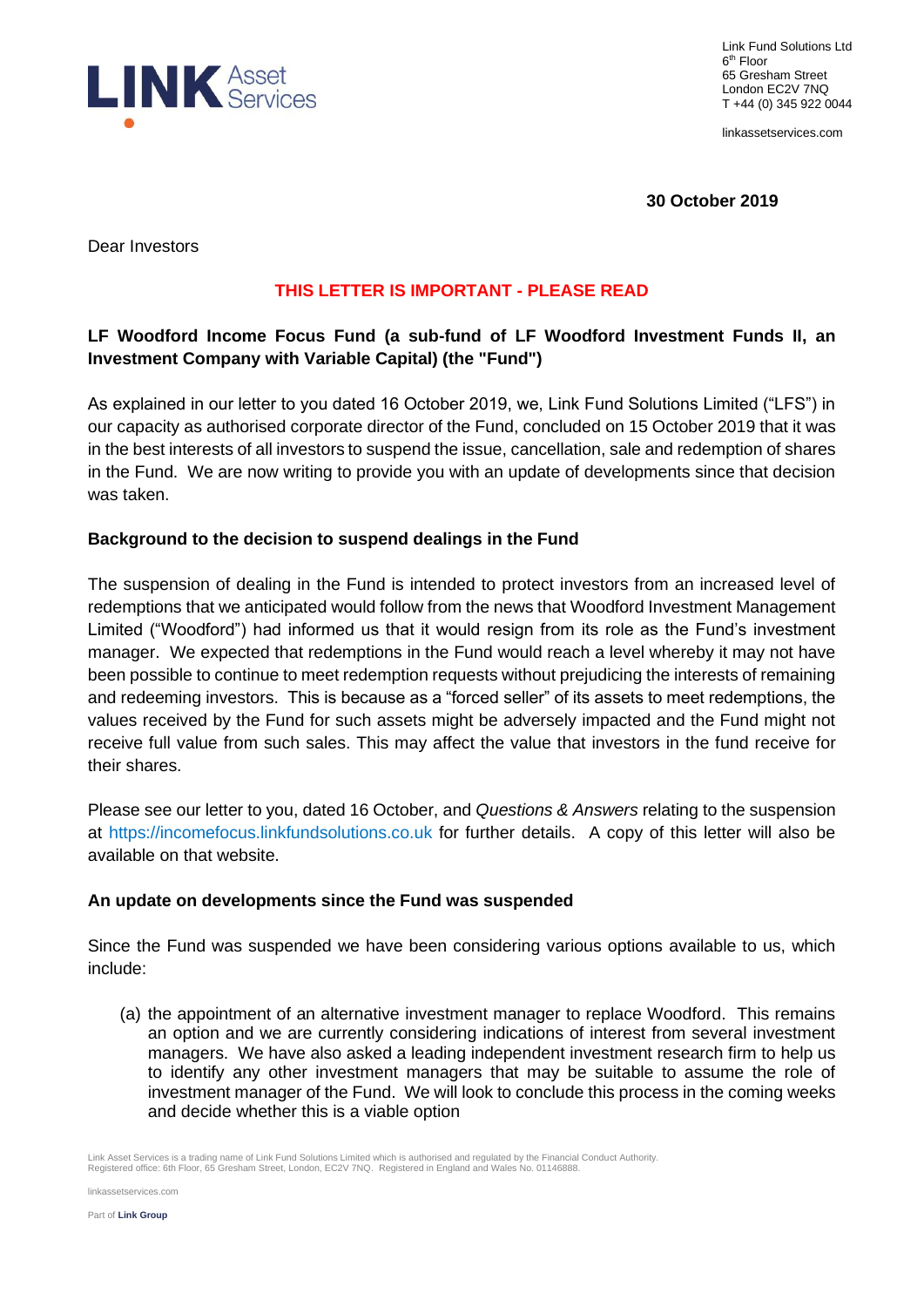(b) Facilitating a scheme of arrangement or similar into another fund. If pursued this will involve transferring the Fund's assets into another UCITS fund in exchange for investors receiving shares in that fund. The new or receiving fund will offer a similar investment objective and policy and be subject to the same regulatory supervision. If it is decided to pursue this option investors will be given the chance to vote on our proposal. We are considering which funds and managers may be suitable for this option and have also engaged the investment research firm referred to above to assist us with this process.

The above options have the advantage of providing an element of continuity and certainty for investors. However, if neither of the options above is viable, or it is otherwise thought to be in the best interests of investors to do so, then we will look to wind-up the Fund through a process of an orderly realisation of the Fund's assets. This will result in the Fund's assets being sold in a manner that seeks to best protect value and the proceeds of those sales will then be distributed to investors.

Whilst we are considering options for the Fund, Woodford continues to work collaboratively with us in its capacity as the investment manager of the Fund which continues to be managed in accordance with its investment objective and strategy as set out in the Fund's prospectus. As authorised corporate director of the Fund we continue to ensure the Fund is managed in accordance with applicable regulations.

## **Fund Performance since suspension**

The table below shows how the Fund has performed since dealing in it was suspended on 15 October 2019.

|                                              | % change for the period 15 October 2019<br>- 29 October 2019 |
|----------------------------------------------|--------------------------------------------------------------|
| LF Woodford Income Focus Fund                | $+1.39%$                                                     |
| Benchmark: FTSE All-Share Total Return Index | $+1.10%$                                                     |

During the period of suspension we will continue to calculate and publish the net asset value per share on a daily basis for information purposes only. This information can be found on the LFS website at www.linkfundsolutions.co.uk (please click on the "Fund Information" section and select "LF Woodford Investment Funds II" under "Select Fund Group").

### **Next steps**

What we decide to do next with the Fund will be determined by which viable option we consider is in the best interests of investors. All changes which require approval of the Financial Conduct Authority ("FCA") as required by FCA rules, will be reviewed by Northern Trust Global Services SE (UK branch), the Fund's depositary ("Depositary") who will also undertake any necessary due diligence.